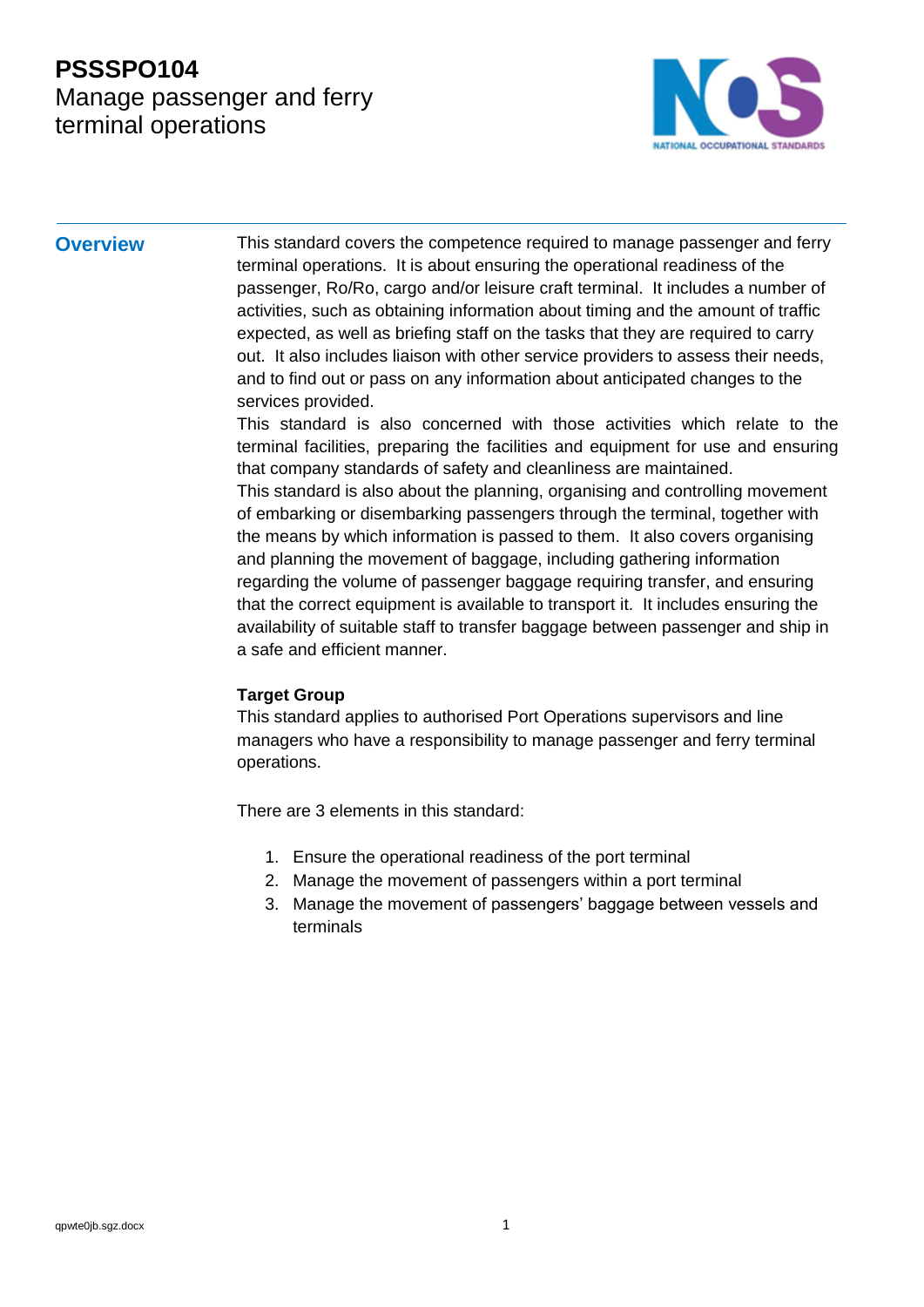Manage passenger and ferry terminal operations

| <b>Performance</b><br>criteria |                                   | Ensure the operational readiness of the port terminal                                                                                                                                                                                                       |
|--------------------------------|-----------------------------------|-------------------------------------------------------------------------------------------------------------------------------------------------------------------------------------------------------------------------------------------------------------|
| You must be able to:           | P <sub>1</sub>                    | obtain all required information regarding the throughput of port users and<br>their requirements relevant to own area of operations, including where<br>appropriate, the requirements of relevant service providers                                         |
|                                | P <sub>2</sub>                    | evaluate the information to determine activities and levels of service<br>appropriate to ensuring the readiness of the terminal                                                                                                                             |
|                                | P <sub>3</sub>                    | identify the resources, including staff, required to undertake the activities<br>necessary to make ready the terminal on time, and confirm that these<br>are available, referring any shortages to the relevant person                                      |
|                                | P <sub>4</sub>                    | ensure where non-permanent employees have been brought in,<br>approved procedures are followed                                                                                                                                                              |
|                                | P <sub>5</sub>                    | allocate work to individuals and/or teams fairly and in line with the plan,<br>taking into account skills, knowledge, experience and workloads                                                                                                              |
|                                | P <sub>6</sub>                    | brief individuals and/or teams fully and clearly regarding their<br>responsibilities                                                                                                                                                                        |
|                                | P7                                | monitor and record the progress of operations, identifying and<br>addressing deviances from the plan and/or causes for delay                                                                                                                                |
|                                | P <sub>8</sub>                    | take relevant actions to ensure that health, safety, security and<br>environmental requirements are met                                                                                                                                                     |
|                                | P <sub>9</sub><br>P <sub>10</sub> | wear, use and maintain personal protective equipment,<br>make provision for the safe disposal of waste, in line with regulatory<br>requirements                                                                                                             |
|                                | P11                               | monitor the activities of individuals and/or teams against the standards of<br>performance expected, and provide constructive feedback                                                                                                                      |
|                                | P12                               | recognise the successful completion of key activities and operations by<br>individuals                                                                                                                                                                      |
|                                | P <sub>13</sub>                   | complete all required documentation accurately and issue this to the<br>relevant individuals                                                                                                                                                                |
|                                | P <sub>15</sub>                   | P14 identify and report any delays and their causes to the relevant person<br>ensure any defects to plant and equipment are addressed and reported                                                                                                          |
|                                | P17                               | P16 prioritise work to make the best use of time and resources<br>communicate clearly, precisely and unambiguously, checking<br>understanding, showing respect for the views and actions of others and<br>making information available to those who need it |
|                                |                                   | P18 recognise changes in circumstances and adjust plans and activities<br>accordingly                                                                                                                                                                       |
|                                | P <sub>19</sub>                   | seek opportunities to safely improve working procedures and practices                                                                                                                                                                                       |
|                                |                                   | Manage the movement of passengers within a port terminal                                                                                                                                                                                                    |
| You must be able to:           |                                   | P20 obtain all relevant information required to plan for the efficient movement<br>of passengers within own area of responsibility                                                                                                                          |
|                                | P21                               | identify the resources required to manage the movement of passengers                                                                                                                                                                                        |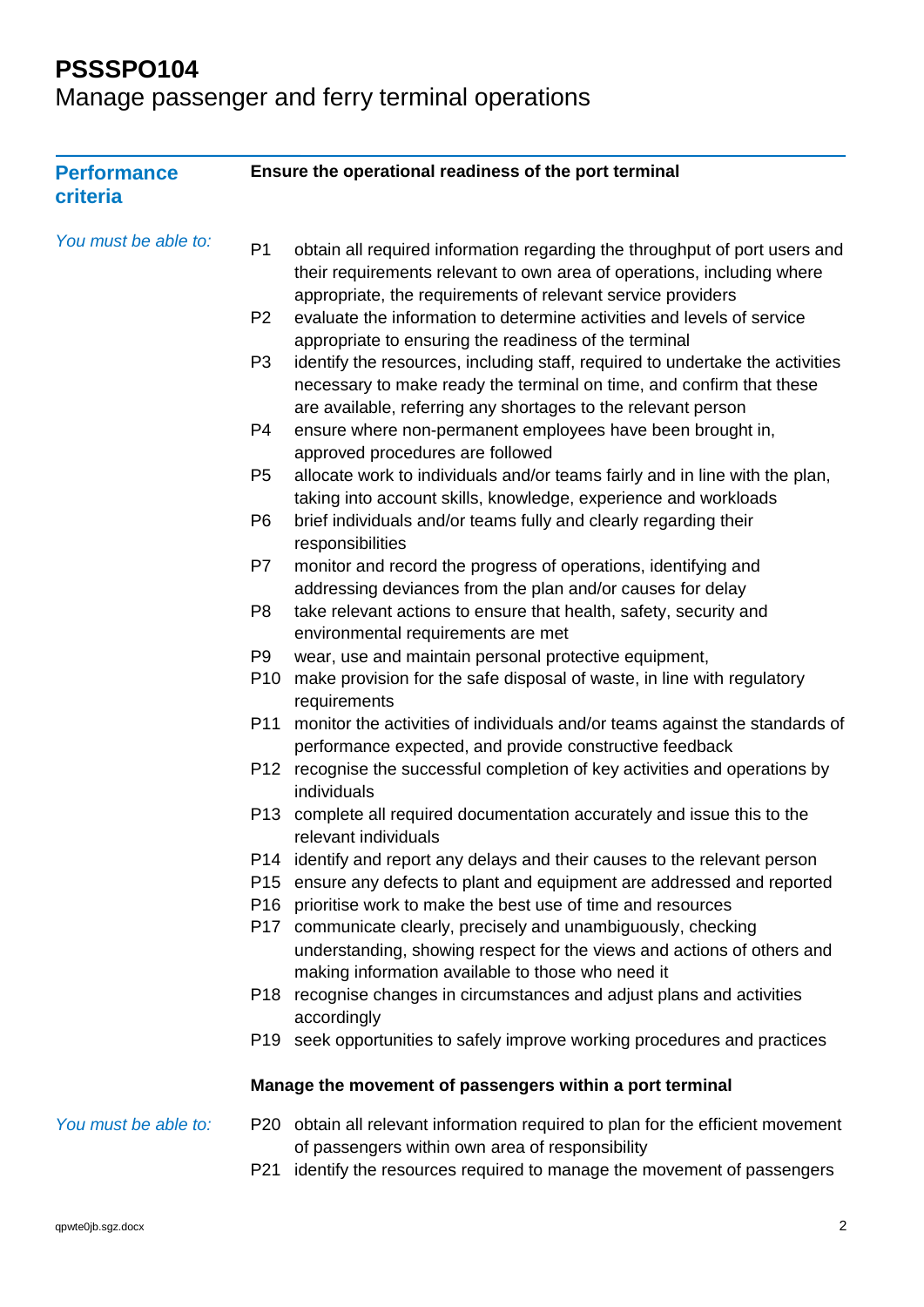# Manage passenger and ferry terminal operations

|                      |           | P22 ensure that public and working areas are clean, tidy and free from<br>obstructions and hazards ahead of the vessel's arrival or departure |
|----------------------|-----------|-----------------------------------------------------------------------------------------------------------------------------------------------|
|                      |           | P23 ensure that signage provides accurate, relevant and up to date                                                                            |
|                      |           | passenger information, and is positioned clearly                                                                                              |
|                      |           | P24 ensure that support staff are briefed to offer assistance to passengers                                                                   |
|                      |           | with relevant and up to date information                                                                                                      |
|                      |           | P25 monitor the progress of passengers, offering assistance to those                                                                          |
|                      |           | embarking to ensure that they reach the correct vessel on time, and                                                                           |
|                      |           | directing disembarking passengers to the relevant control points                                                                              |
|                      |           | P26 recognise the successful completion of key activities and operations by                                                                   |
|                      |           | individuals and/or teams                                                                                                                      |
|                      |           | P27 maintain personal appearance in line with organisation policy                                                                             |
|                      | P28       | prioritise work to make the best use of time and resources                                                                                    |
|                      | terminals | Manage the movement of passengers' baggage between vessels and                                                                                |
|                      |           | P29 obtain all relevant information required to plan baggage movement,                                                                        |
| You must be able to: |           | including vessel arrival and sailing times, the volume of baggage, the                                                                        |
|                      |           | nature and relevant characteristics of loading areas, and any particular                                                                      |
|                      |           | requirements of shipping companies                                                                                                            |
|                      |           | P30 evaluate the information to determine the activities and levels of service                                                                |
|                      |           | required to move passengers' baggage                                                                                                          |
|                      |           | P31 identify the staff and equipment required to achieve the activities on time                                                               |
|                      | P32       | brief individuals and/or teams fully and clearly regarding their                                                                              |
|                      |           | responsibilities                                                                                                                              |
|                      |           | P33 ensure that the required equipment is in good working order, and                                                                          |
|                      |           | positioned properly in readiness for operations, with any faults addressed                                                                    |
|                      |           | P34 allocate staff to key points to ensure the efficient transfer of baggage                                                                  |
|                      |           | P35 ensure baggage is moved on time to the correct location using the most                                                                    |
|                      |           | suited method of transport, and in line with the requirements of the                                                                          |
|                      |           | shipping company                                                                                                                              |
|                      |           | P36 ensure any damaged, unlabelled, unaccompanied, or suspect baggage                                                                         |
|                      |           | is dealt with                                                                                                                                 |
|                      |           | P37 ensure any baggage requiring security assessment is referred to the                                                                       |
|                      |           | relevant authority                                                                                                                            |
|                      |           | P38 ensure baggage is protected from inclement weather                                                                                        |
|                      |           | P39 recognise the successful completion of work activities by individuals<br>and/or teams                                                     |
|                      |           |                                                                                                                                               |
|                      |           |                                                                                                                                               |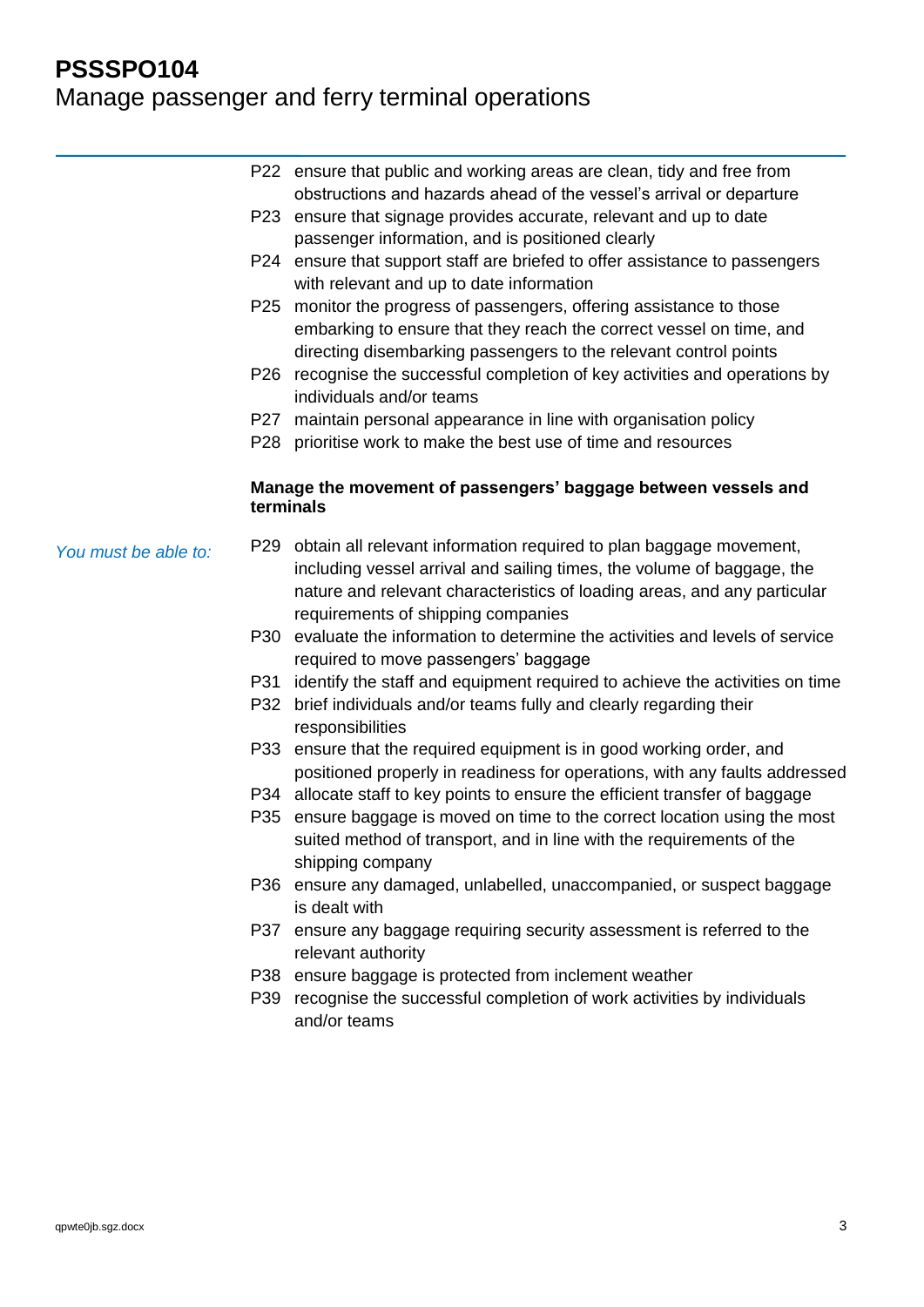Manage passenger and ferry terminal operations

#### **Knowledge and understanding**

| You need to know and | K1              | the legal responsibilities for maintaining own and others' health and                                                                                                                                                                                                                                                                          |
|----------------------|-----------------|------------------------------------------------------------------------------------------------------------------------------------------------------------------------------------------------------------------------------------------------------------------------------------------------------------------------------------------------|
| understand:          |                 | safety in your workplace                                                                                                                                                                                                                                                                                                                       |
|                      | K <sub>2</sub>  | the requirements placed upon the individual and the organisation by<br>current legislation, directions and bye-laws, relevant to own area of<br>operations and related to passenger and ferry terminal operations                                                                                                                              |
|                      | K <sub>3</sub>  | current industry guidance, relevant to own area of operations, that<br>relates to passenger and ferry terminal operations                                                                                                                                                                                                                      |
|                      | K4              | own organisation's policies, procedures and working practices that relate<br>to passenger and ferry terminal operations including those for: berthing<br>vessels, transferring passengers, identifying sorting and moving<br>baggage, storing unaccompanied baggage and dealing with awkward-<br>shaped, damaged, unclaimed or suspect baggage |
|                      | K <sub>5</sub>  | the principle types of hazard and risk associated with passenger and<br>ferry terminal operations                                                                                                                                                                                                                                              |
|                      | K <sub>6</sub>  | the precautions appropriate for minimising the risks, associated with<br>passenger and ferry terminal operations:                                                                                                                                                                                                                              |
|                      | K7              | how to wear, use and maintain personal protective equipment                                                                                                                                                                                                                                                                                    |
|                      | K <sub>8</sub>  | how to locate, use and maintain the principle types of safety and incident<br>response equipment                                                                                                                                                                                                                                               |
|                      | K <sub>9</sub>  | the accident and emergency procedures of the organisation and<br>individual roles and responsibilities                                                                                                                                                                                                                                         |
|                      | K <sub>10</sub> | location of and how to operate alarm systems                                                                                                                                                                                                                                                                                                   |
|                      | K11             | procedures for contacting the emergency services                                                                                                                                                                                                                                                                                               |
|                      | K12             | location of the approved escape routes and assembly points                                                                                                                                                                                                                                                                                     |
|                      | K13             | the responsibilities as set out by the organisation for reporting accidents<br>and emergencies                                                                                                                                                                                                                                                 |
|                      |                 | K14 own role, responsibilities and limits of authority                                                                                                                                                                                                                                                                                         |
|                      |                 | K15 the roles, responsibilities and limits of authority of others                                                                                                                                                                                                                                                                              |
|                      | K16             | the importance of interpersonal skills/techniques, and how to use them in<br>supervising and motivating individuals and teams                                                                                                                                                                                                                  |
|                      |                 | K17 the staff planning/welfare issues, including hours of work, breaks, task<br>allocation, ordering/contracting staff                                                                                                                                                                                                                         |
|                      |                 | K18 the methods of briefing staff                                                                                                                                                                                                                                                                                                              |
|                      |                 | K19 how and when to liaise with shipping companies and other terminal<br>operators, to establish their requirements                                                                                                                                                                                                                            |
|                      |                 | K20 the methods of using equipment and the need for safe working practices                                                                                                                                                                                                                                                                     |
|                      | K21             | the importance of meeting quality and service level agreements by<br>correcting adverse working procedures, and dealing with shortfalls in<br>existing systems                                                                                                                                                                                 |
|                      |                 | K22 how to monitor whether required safety and cleanliness standards have<br>been achieved                                                                                                                                                                                                                                                     |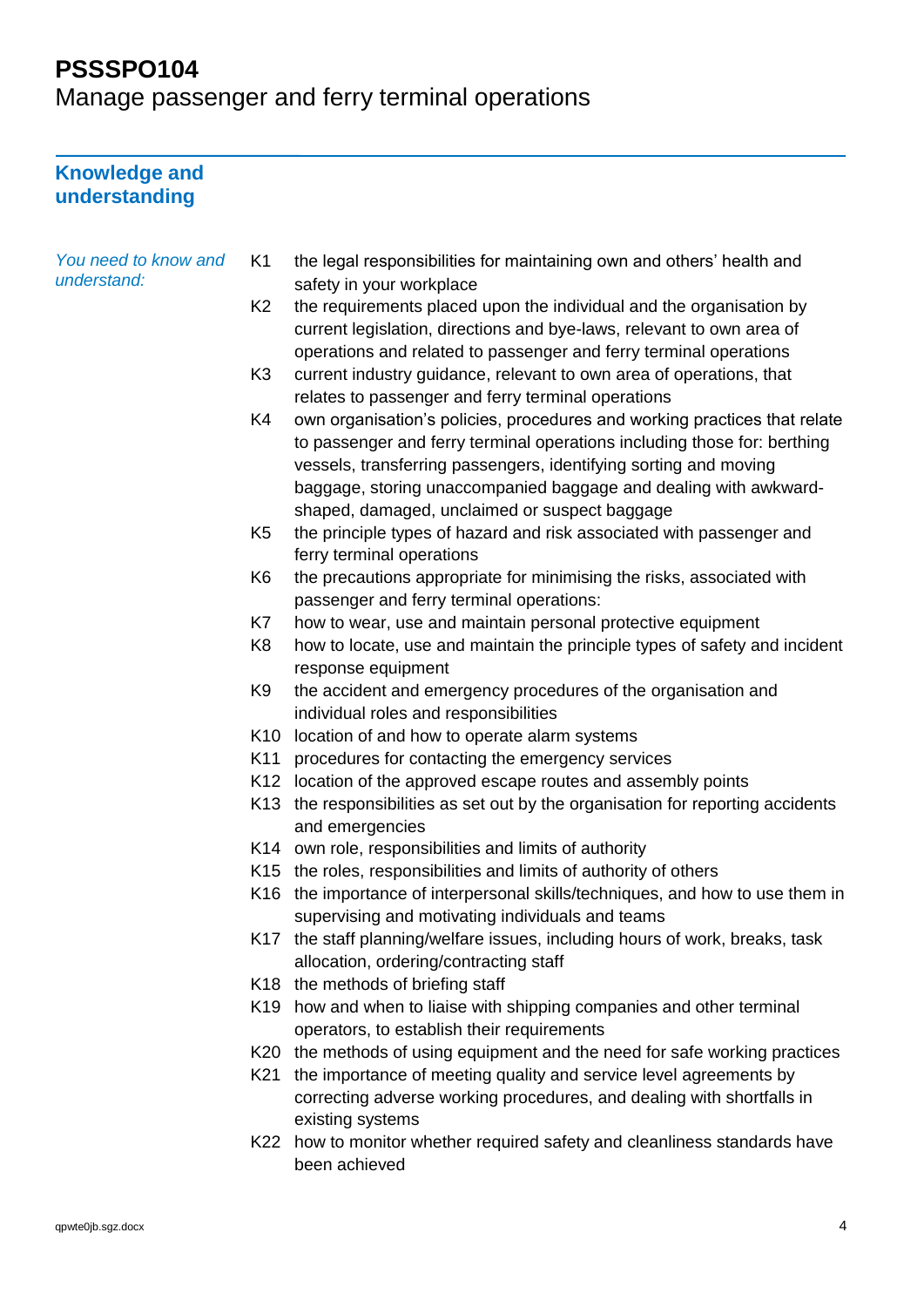#### Manage passenger and ferry terminal operations

K23 the role of Customs and Excise/Immigration, and when to liaise with them K24 passenger behaviour and how this can be influenced K25 the implications of working with passengers with special needs K26 how to apply the principal methods for communicating with vessels K27 how to obtain up-to-date information about the number of passengers embarking or disembarking, and how to deal with difficulties resulting from vessel delays K28 the information that is required by passengers and the methods of communicating it, including the use of equipment such as PA systems and information signs K29 how to communicate with shipping companies and other terminal operators and the importance of doing so K30 the types, functions and adjustments of communications equipment, and regulations governing radio transmission in both normal and emergency situations K31 the conditions likely to affect the transmission and reception of communication equipment signals K32 the importance of interpersonal skills/techniques, and how to use them in dealings with passengers, and in supervising and motivating individuals and teams K33 how other port operations may impact upon the baggage handling process K34 the duties and responsibilities of security staff, including their role in searching and screening of passengers and vehicles K35 the correct use of screening procedures and equipment, including x-ray equipment and associated radiation protection measures K36 the methods and channels of communication with other relevant bodies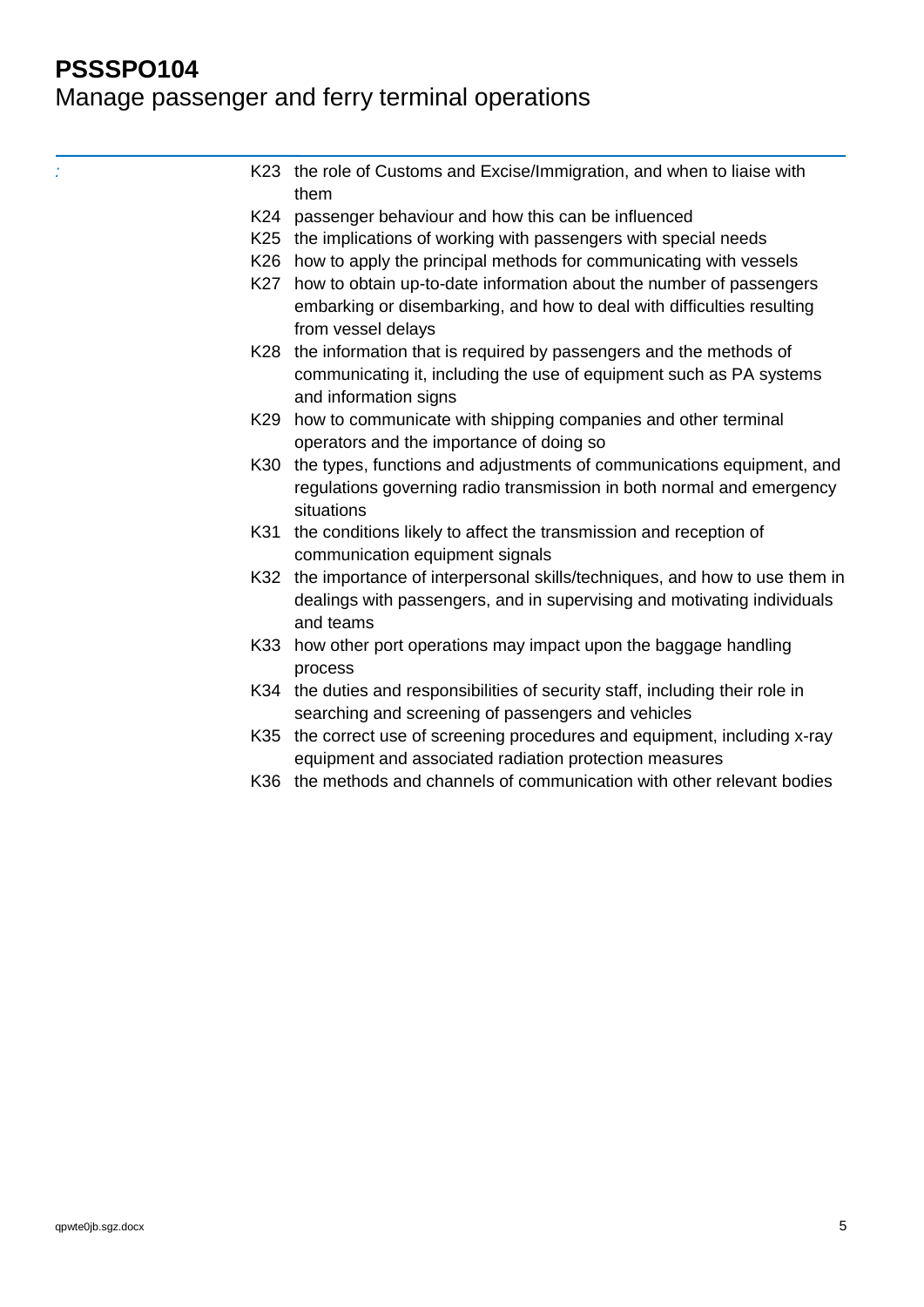Manage passenger and ferry terminal operations

#### **Additional Information**

**External Links** This standard is applicable to ensuring the operational readiness of the port terminal, managing the movement of passengers within a port terminal and managing the movement of passengers' baggage between vessels and terminals.

> The performance criteria, knowledge and understanding requirements are related to the individual's own organisation, job role and area of operations. This includes but is not limited to the individual's immediate place of work. It extends to areas, operations and persons that may be impacted upon by the individual's activity in the workplace.

> The performance criteria, knowledge and understanding requirements are specific to the: regulations, industry and other guidance recognised by the individual's employer, employing organisation's objectives, policies, procedures, and working practices; that relate to the elements covered in this standard.

The performance criteria, knowledge and understanding requirements are specific to the individual's own level of authority and responsibility.

Ports and the activities which take place there vary. Employers and any other duty holders must comply with the legal duties imposed on them by health and safety legislation, including the Health and Safety at Work Act 1974. This will also involve careful and continuing risk assessments to enable duty holders to plan, implement, manage and review policies and procedures which address the risks associated with the conduct of their business. The statutory duty of the employee to take reasonable care for the health and safety of themselves and other persons who may be affected by their acts or omissions at work and to cooperate with the employer with regard to the employer's health and safety duties, are an essential part of this standard.